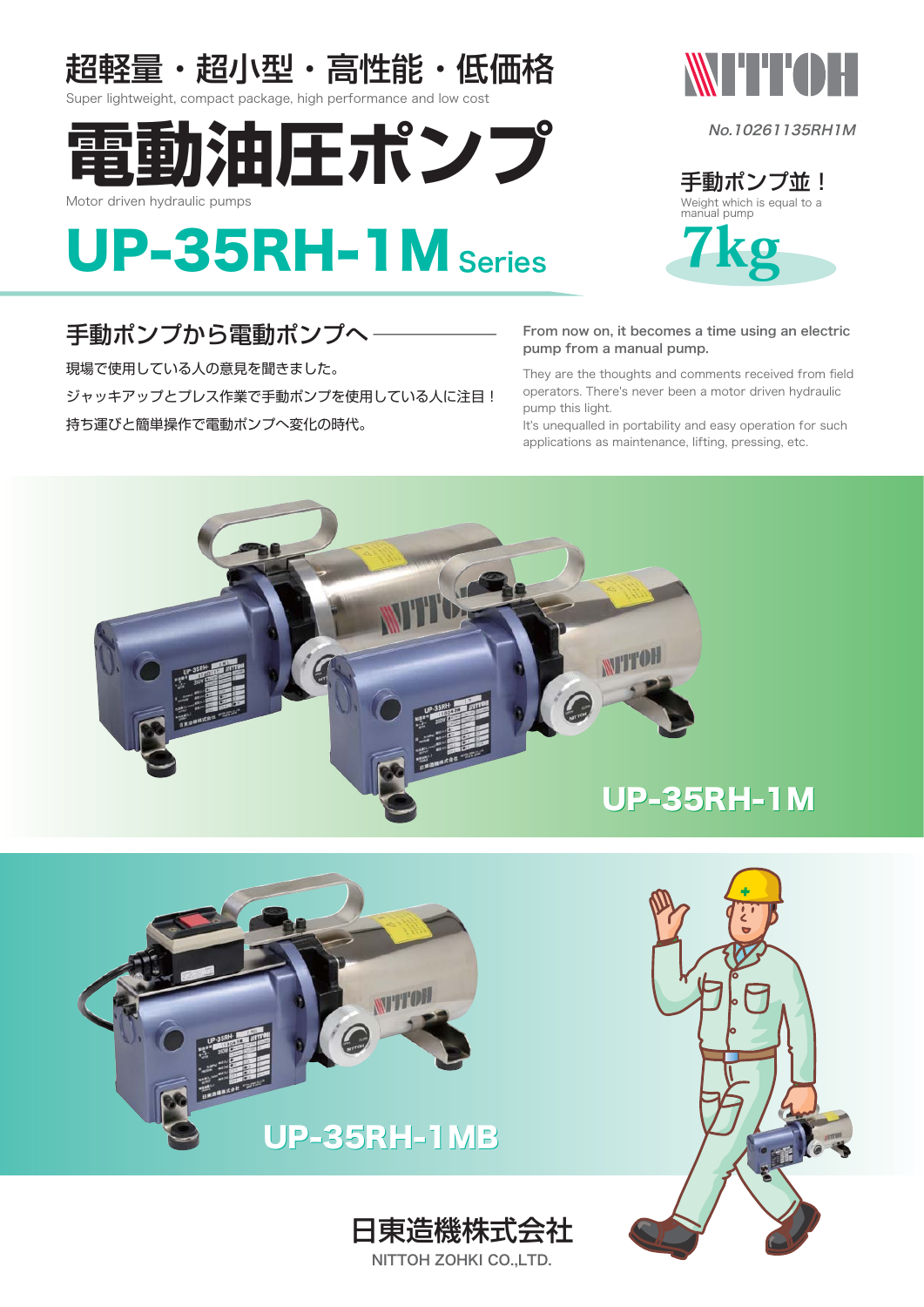# 100V電源対応 電動油圧ポンプ Motor driven hydraulic pumps

# UP-35RH-1M

### ■特長

●電動ポンプで重量 7kg **●スイッチが 2.5m コードに付いています** ●100V 仕様でどこでもあらゆる工具に使用可能 ●軽くて安い! 丈夫です。 ●有効油量 1 2 と 2 2 タイプがあります ●低価格

### ●最高圧力:70MPa

#### ■Features

- ●Light in weight-Only 7 kgs with oil.
- ●Portability and well-balanced.
- ●100V motors also available.
- ●Remote pendant switches provided.
- $\bigcirc$ 1 or 2 liter reservoirs available.
- ●Low cost.
- ●Dual discharge(max. pressure:70 Mpa)

### ■仕様 Specifications



| 型<br>式<br>Model No. | (50/60Hz) 整流子<br>Commutator motor (50/60 Hz) |                                          |            |                                   | ポンプ性能<br>Pump performance    |                 |                                       |                 | 油タンク<br>Reservoir              |                    | 重量<br>Weight |                    |
|---------------------|----------------------------------------------|------------------------------------------|------------|-----------------------------------|------------------------------|-----------------|---------------------------------------|-----------------|--------------------------------|--------------------|--------------|--------------------|
|                     | 絶縁種別                                         | 電源(AC)                                   | 出力<br>(kW) | 回転数<br>(rpm)<br>Output Revolution | 最高使用圧力(Mpa)<br>Max. pressure |                 | 吐出量(2)/min<br>The amount of discharge |                 |                                | 全油量 有効油量           | (kg)         | 操作方法<br>With valve |
|                     | (型式)                                         | (V)<br>Insulation type   AC single phase |            |                                   | 高圧<br>High press             | 低圧<br>Low press | 高圧<br>High press                      | 低圧<br>Low press | $\lbrack \ell \rbrack$<br>Cap. | $\ell$ )<br>Usable |              |                    |
| <b>UP-35RH-1M</b>   |                                              | E種整流子 100(単相)  0.35   2000               |            |                                   | 70                           |                 | 0.3                                   | 0.6             | 1.0                            | 0.8                | 7.0          | 手動弁<br>Manual      |
| <b>UP-35RH-1ML</b>  |                                              | E 種整流子 100 (単相)                          |            | 0.35 2000                         | 70                           | _               | 0.3                                   | 0.6             | 2.0                            | 1.6                | 8.2          | 手動弁<br>Manual      |

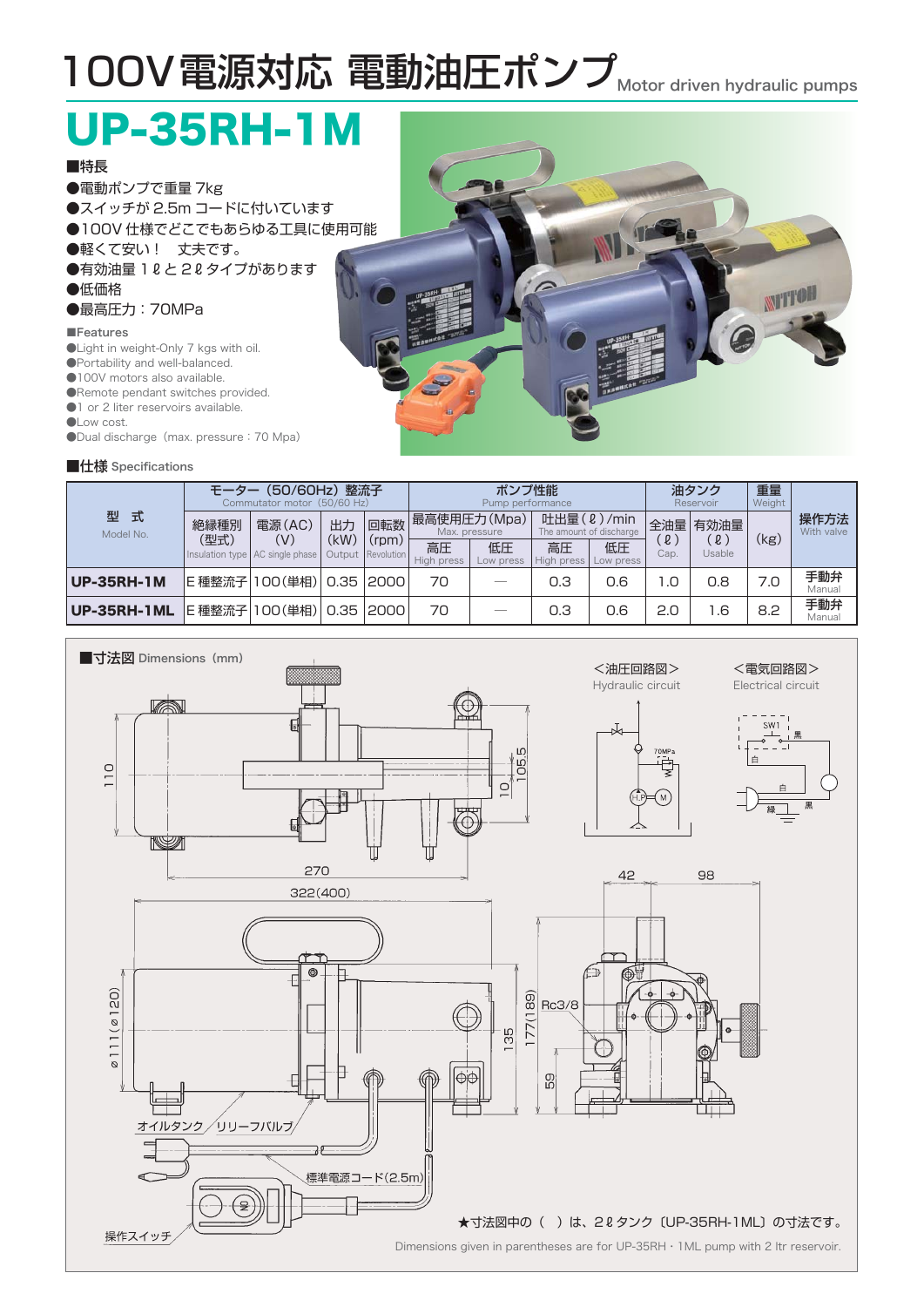# 手許操作ボタン付 電動油圧ポンプ Motor driven hydraulic pumps

# UP-35RH-1MB

### ■特長

●電動ポンプで重量 7.5kg ●スイッチがポンプ本体に付いています ●100V 仕様でどこでもあらゆる工具に使用可能 ●軽くて安い! 丈夫です。 ●有効油量 1 2 と 2 2 タイプがあります ●低価格

### ●最高圧力:70MPa

#### ■Features

- ●Light in weight-Only 7 kgs with oil.
- ●Portability and well-balanced.
- ●100V motors also available.
- ●Remote pendant switches provided.
- $\bigcirc$ 1 or 2 liter reservoirs available.
- ●Low cost.
- ●Dual discharge (max. pressure: 70 Mpa)

### ■仕様 Specifications



| 型 式<br>Model No.            | (50/60Hz) 整流子<br>Commutator motor (50/60 Hz)    |               |            |                                   | ポンプ性能<br>Pump performance    |                 |                                       |                 | 油タンク<br>Reservoir |                                  | 重量<br>Weight |                    |
|-----------------------------|-------------------------------------------------|---------------|------------|-----------------------------------|------------------------------|-----------------|---------------------------------------|-----------------|-------------------|----------------------------------|--------------|--------------------|
|                             | 絶縁種別<br>(型式)<br>Insulation type AC single phase | 電源(AC)<br>(V) | 出力<br>(kW) | 回転数<br>(rpm)<br>Output Revolution | 最高使用圧力(Mpa)<br>Max. pressure |                 | 吐出量(2)/min<br>The amount of discharge |                 | 全油量               | 有効油量                             |              | 操作方法<br>With valve |
|                             |                                                 |               |            |                                   | 高圧<br>High press             | 低圧<br>Low press | 高圧<br>High press                      | 低圧<br>Low press | $\ell$ )<br>Cap.  | $\lbrack \ell \rbrack$<br>Usable | (kg)         |                    |
| <b>UP-35RH-1MB</b>          |                                                 | E種整流子  00(単相) | 0.35       | 2000                              | 70                           |                 | 0.3                                   | 0.6             | l .O              | 0.8                              | 7.5          | 手動弁<br>Manual      |
| UP-35RH-1MBL E 種整流子 100(単相) |                                                 |               | 0.35       | 2000                              | 70                           | _               | 0.3                                   | 0.6             | 2.0               | .6                               | 8.7          | 手動弁<br>Manual      |

#### ■寸法図 Dimensions (mm) <油圧回路図> <電気回路図> Hydraulic circuit Electrical circuit 操作スイッチ SW1 VA 黒 70 Mpa<br>一頁 CR 븮 白  $\widehat{\mathbb{M}}$ M) (CH Ю 白  $\phi$  $\overline{5}$  $\phi$  $\frac{1}{2}$ 黒土 赤  $\overline{\mathsf{C}}$  $\overline{\widehat{\odot}}$ v 270 42 98 322 吐出口Rc3/8 ┯┯  $\circledcirc$  $\overline{1}$ 177  $\varnothing$  11 95 59  $\phi \phi$ f ľТ オイルタンク/リリーフバルブ  $\neg$ 標準電源コード(2.5m) €